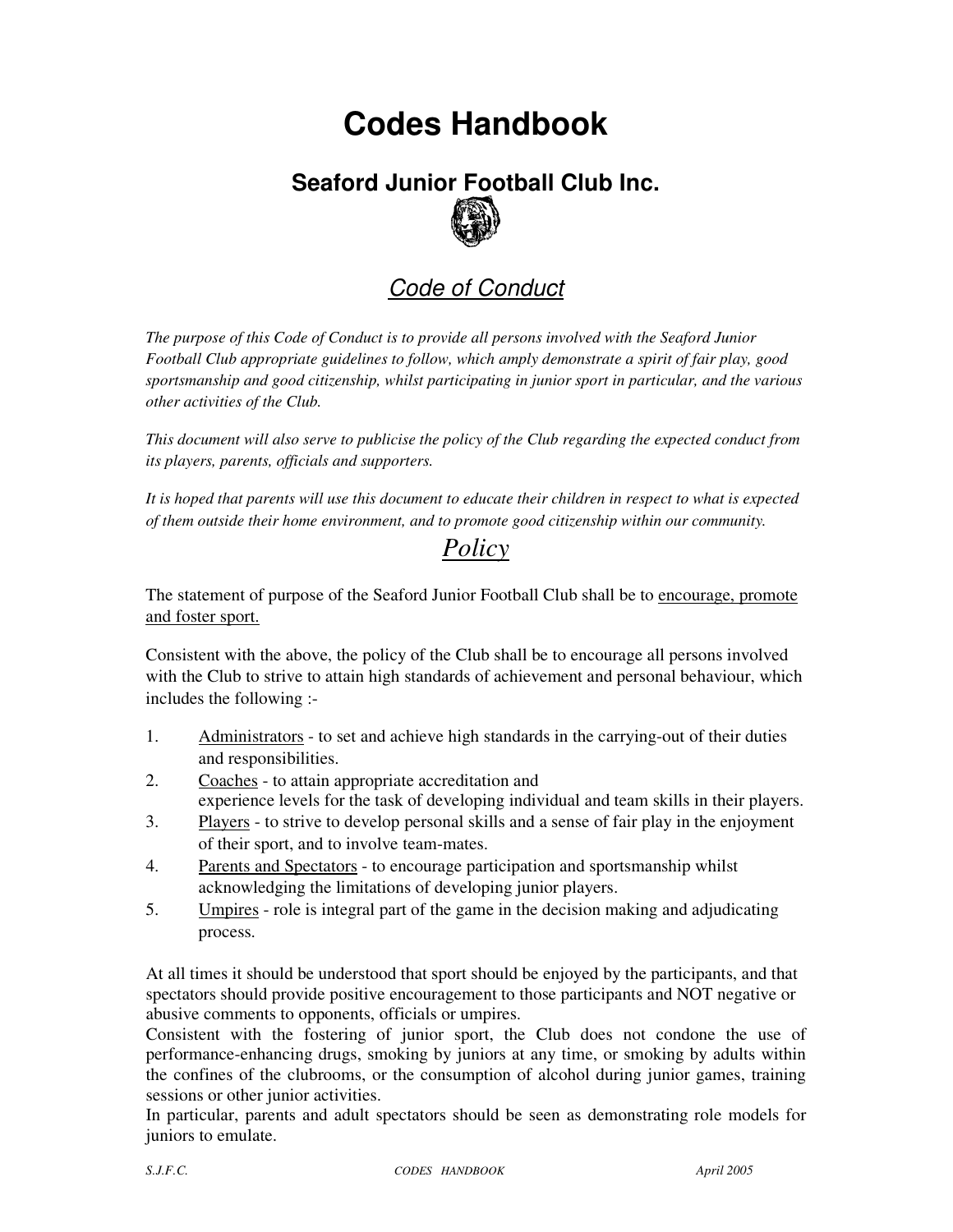#### *Administrators*

The role of Administrators in the implementation of this Code of Conduct cannot be overemphasised. The reputation of the Club is seriously at risk if members of the Club from the Executive down, do not consistently exhibit good sportsmanship, good citizenship and high personal standards in all activities associated with the Club, including the following :-

- 1. Involve children in the planning, leadership, evaluation and decision making related to each activity.
- 2. Ensure that equal opportunities for participation in sports are made available to all children, regardless of ability, size, shape, sex, age, disability or ethnic origin.
- 3. Equipment and facilities must be SAFE and appropriate to the ability level of participating children.
- 4. Rules, equipment, and training schedules should take into consideration the age, ability and maturity level of participating children.
- 5. Ensure that adequate supervision is provided by qualified and competent coaches and officials, capable of developing appropriate sports behaviour and skill technique.
- 6. Remember that as children play for enjoyment, downplay the importance of rewards.
- 7. Focus on the needs of the participants rather than the enjoyment of the spectators.
- 8. Make sure that officials attend clinics aimed at improving the standards of coaching and officiating, with the emphasis on appropriate sports behaviour and skill technique.
- 9. Make sure that parents, coaches, sponsors, administrators, officials and trainers as well as the participants, understand their responsibilities regarding fair play in sports.
- 10. Distribute the appropriate Code of Conduct pages to spectators, officials, parents, coaches and players.

### *Coaches & Officials*

As the Coach has significantly more influence upon players than any other official or person connected with football, it is critical that they are properly trained in the most suitable coaching and communicating techniques for children.

All coaches placed in charge of junior footballers should have successfully completed an approved Coaches Accreditation Course, as laid down by the Affiliated League.

Team Officials should be aware of, and practice the following :-

- 1. Avoid over-playing the talented players, remember other players need and deserve equal time.
- 2. Ensure that equipment and facilities meet safety standards and are appropriate to the age and ability of players.
- 3. Develop team respect for the ability of opponents as well as for the judgment of officials and opposing coaches.
- 4. Follow the advice of a qualified trainer when determining when an injured player is ready to recommence training or competition.
- 5. Keep yourself informed of sound coaching principles and the principles of growth and development of children.
- 6. Create opportunities to teach appropriate sports behaviour as well as basic skills.
- 7. Help children understand the responsibilities and implications of their freedom to choose between fair and unfair styles of play.
- 8. Ensure that equal opportunities for the participation in sports are made available to all children regardless of ability, size, shape, sex, age, disability or ethnic origin.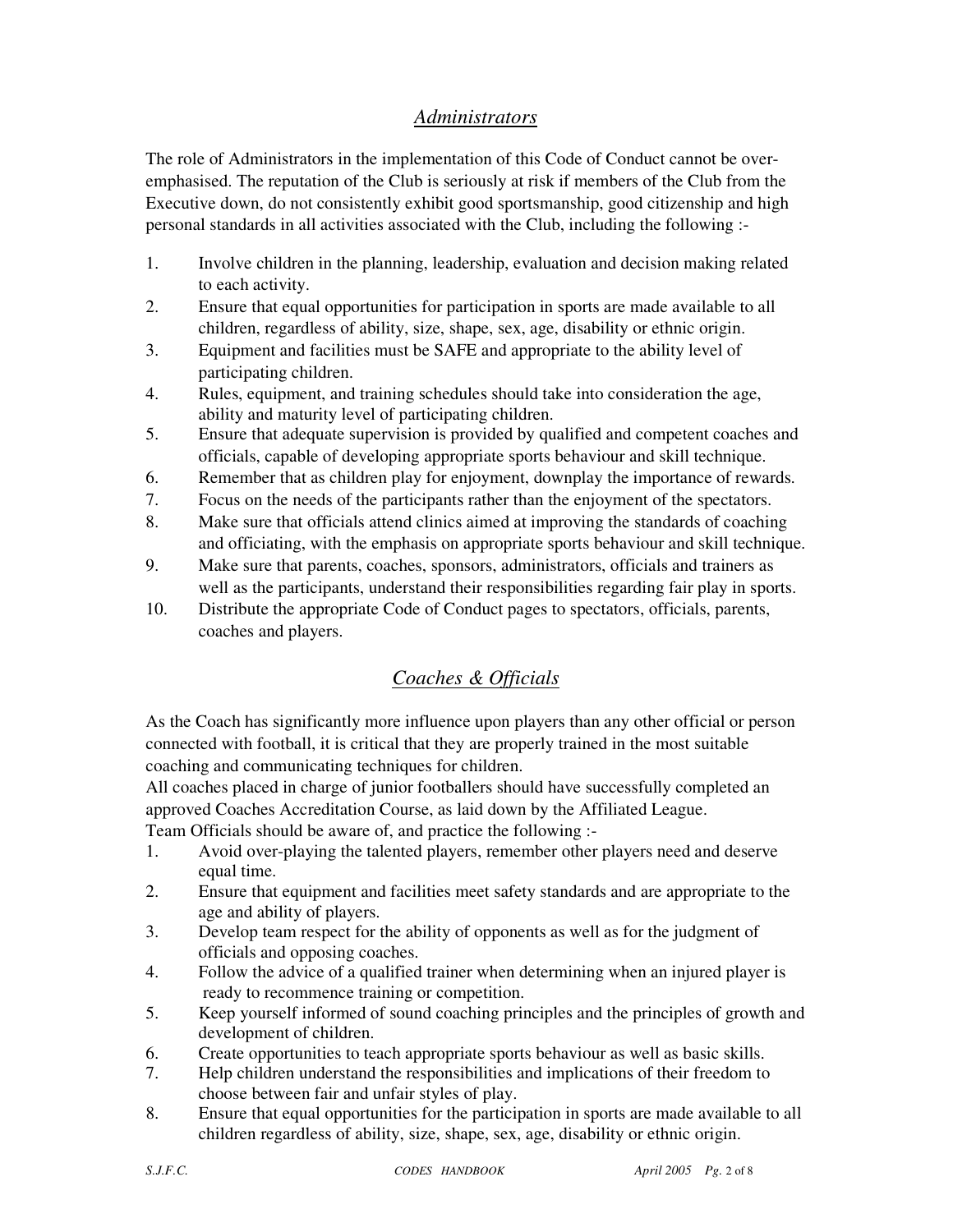- 9. Remember that children participate for the enjoyment, and play down the importance of rewards.
- 10. Condemn unsporting behaviour and promote respect for all opponents.
- 11. Publicly encourage rule changes which will reinforce the principles of participation for fun and enjoyment.
- 12. Ensure that your behaviour is consistent with the principles of good sporting behavior.
- 13. Ensure that parents, trainers and participants understand their responsibilities regarding fair play.
- 14. Make a personal commitment to keep yourself informed of sound officiating principles, and the principles of growth and development of children.
- 15. Never ridicule or scold a child for making a mistake during a competition. Positive comments are motivational.
- 16. Demonstrate appropriate social behaviour by NOT using foul language, harassing players, coaches, officials or umpires.
- 17. Compliment both teams on their efforts.

#### *Parents & Spectators*

A child's self-esteem is delicate and easily damaged, particularly by parents attempting to act out their own lives through the youngsters on the sports field. Participation in sports events must be something for the children to enjoy. They should not be saddled with a "win-at-all costs" attitude at an early age.

- 1. Encourage children to participate, if they are interested.
- 2. Encourage children to always participate according to the rules.
- 3. Never ridicule or yell at a child for making a mistake or losing a game.
- 4. Remember children learn best from example. Applaud good plays by all teams.
- 5. If you disagree with an official, raise the issue through the appropriate channels rather than questioning the officials judgment and honesty in public.
- 6. Support all efforts to remove verbal, racial and physical abuse from sporting activities.
- 7. Recognise the value of volunteer coaches and officials.
- 8. Remember that children play organised sport for FUN. They are not playing for the entertainment of the spectators only, nor are they miniature professionals.
- 9. Condemn the use of violence in any form, be it by spectators, coaches, officials or players.
- 10. Encourage players to follow the rules and decisions by officials and umpires.
- 11. Demonstrate appropriate social behaviour by NOT using foul language, harassing players, coaches, officials or umpires.
- 12. Compliment both teams on their efforts.
- 13. Actions speak louder than words. Ensure that both on and off the field your behaviour is consistent with the principles of good sportsmanship.
- 14. No alcohol is to be consumed at junior football games, training, or other junior activities.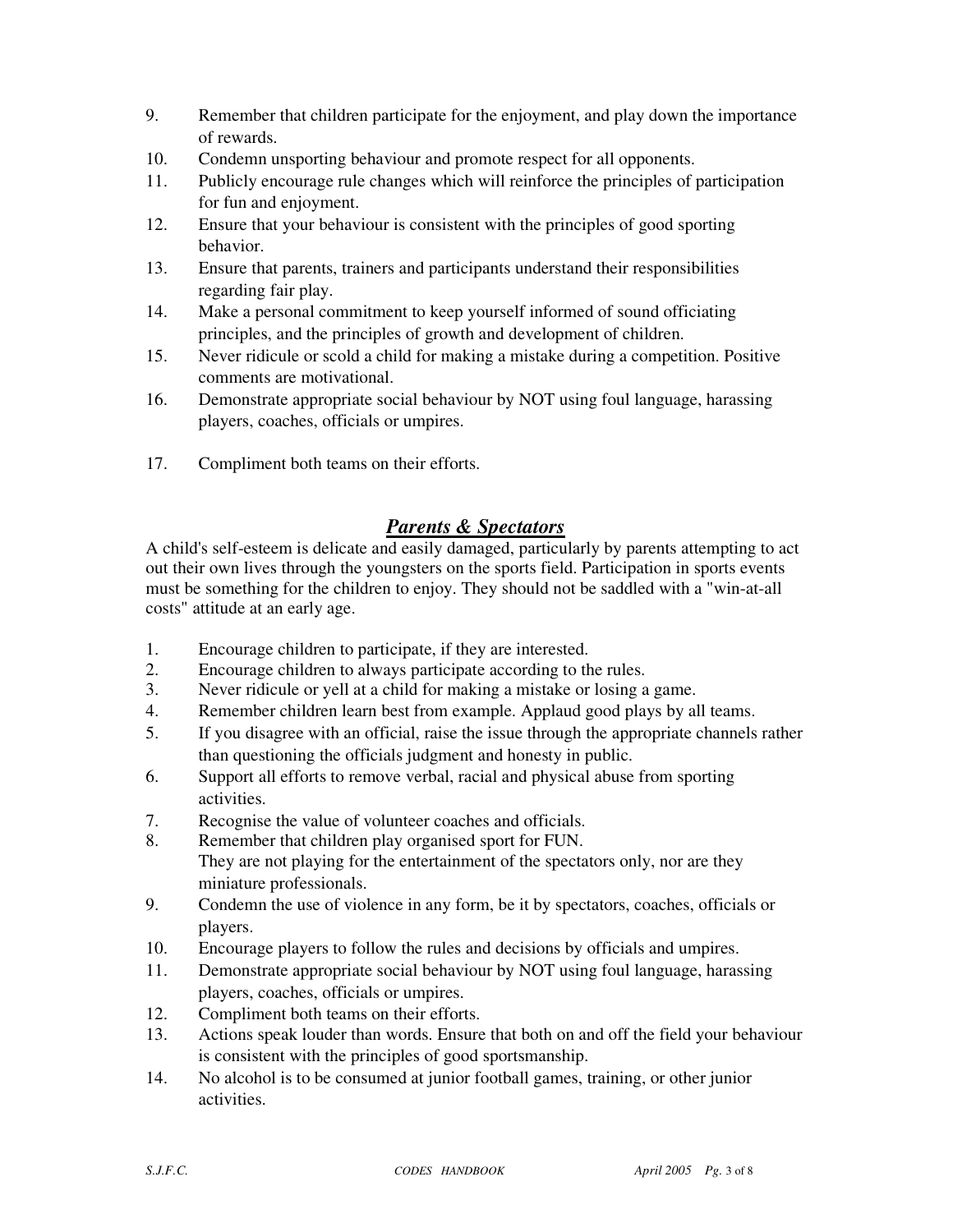#### *Players*

In the final analysis, it is the players who ultimately display fair play and good sportsmanship. However, it is the way in which they approach the game that is the true demonstration of the values instilled into them by their parents, teachers and team officials.

- 1. Play by the Rules. Although this really goes without saying, it is important for the players to ensure that they really do understand all the rules of their sport, and that they abide not only with the rules but the spirit of the game.
- 2. Never argue with an official or umpire. If you disagree, discuss the matter with your coach and/or team manager during a break or after the game.
- 3. Control your temper. Verbal abuse of officials or other players, deliberately fouling or provoking an opponent, and throwing equipment is not acceptable or permitted in any sport.
- 4. Work equally hard for yourself and for your team. Your team's performance will benefit, and so will you.
- 5. Be a good sport. Applaud all good plays whether they be by your team, or the other team.
- 6. Treat all players as you would wish to be treated. Do not interfere with, bully, or take unfair advantage of another player.
- 7. Co-operate with your coach, team-mates and opponents. Without them there would be no game.
- 8. Play for the "fun-of-it" and not just to please parents and coaches.
- 9. Avoid using derogatory or racial language.
- 10. If you disagree with an umpire, raise your questions with your coach or team manager, rather than questioning the official's or umpires judgment and honesty in public.

#### *Umpires*

Each team is required to provide Goal and Boundary Umpires, and in the case of Under/9's and Under/10's, a Central Umpire.

- 1. Umpires should avail themselves of every opportunity and resource to fulfill their role to the highest possible standard.
- 2. Ensure that equipment and clothing meet the required standards, as laid down by the affiliated League.
- 3. Help the players to understand their responsibilities, and implications of their choice between fair and unfair play, according to their age group.
- 4. Condemn unsporting behaviour, and promote respect for all opponents.
- 5. Be consistent, objective and courteous in your decision making.

Demonstrate appropriate social behaviour by NOT using foul language, harassing players, coaches or officials.

\_\_\_\_\_\_\_\_\_\_\_\_\_\_\_\*\*\*\_\_\_\_\_\_\_\_\_\_\_\_\_\_\_

*This Code is based on, but not restricted to, the 'Policy and Guidelines for the Codes of Conduct' as laid down by the Frankston & District Junior Football League Inc.*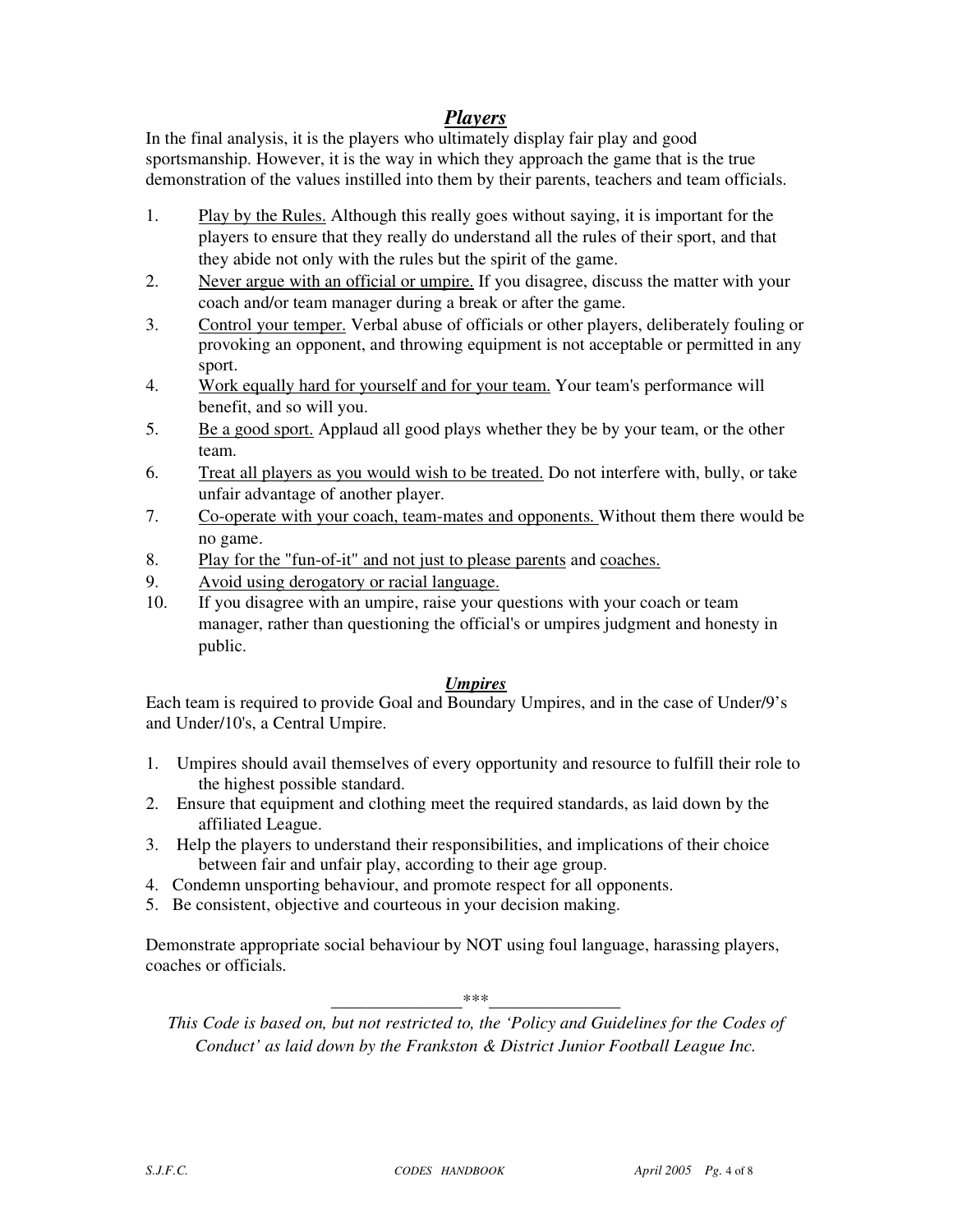

## **RACIAL AND RELIGIOUS TOLERANCE POLICY**

#### **Section 1 Commitment**

- 1.1. The **Seaford Junior Football Club** is committed to an environment which promotes racial and religious tolerance by prohibiting certain conduct and providing a means of redress for victims of racial and religious vilification and/or racial discrimination.
- 1.2. The Club is bound by the *Racial and Religious Tolerance Act* 2001 (Vic), the *Racial Discrimination Act* 1975 (Cth), and the *Equal Opportunity Act* 1995 (Vic) (**the legislation**). This Policy is consistent with the legislation and the Australian Football League's Rule 30 and the Victorian Football League's Rule 7.3. This Policy is not in substitution of the legislation.
- 1.3 The Club will ensure that this Policy is communicated to spectators and participants of the Club. It will also ensure that participants of the Club receive anti-racial and religious vilification and racial discrimination training on an annual basis.
- 1.4 Nothing in this Policy prevents a person lodging a complaint in relation to racial and religious vilification and/or racial discrimination under the legislation. In the event a complaint is made under this policy the Club shall ensure that the parties are informed of their rights.

**Section 2 Definitions** 

In this Policy-

"**complaints process"** means the procedure outlined in sections 6, 7 and 8 of this Policy.

- **"Club"** means any football Club that is a member of the **Frankston & District Junior Football League.**
- **"engage in conduct"** includes use of the internet or email to publish or transmit statements or other material.

#### **"League"** means the **Frankston & District Junior Football League.**

"**detriment"** includes humiliation and denigration.

**"discrimination"** means for the purpose of this Policy, conduct based on a person's race, religion, colour, descent or national or ethnic origin. Discrimination may be direct or indirect. Direct discrimination means treating or proposing to treat another person less favourably on the basis of a person's race, religion, colour, descent or national or ethnic origin. Indirect discrimination means imposing or intending to impose a requirement that a person of a particular race, religion, colour, descent or national or ethnic origin cannot comply with, but which a higher proportion of people without that attribute (or with a different attribute) can, when it is not reasonable in the circumstances to do so.

**"participant"** includes a player, director, officer, employee, volunteer to and agent of a Football Club that participates in the League.

**"spectator"** is a person that attends a football game or event conducted by a Club or the League.

*S.J.F.C. CODES HANDBOOK April 2005 Pg.* 5 of 8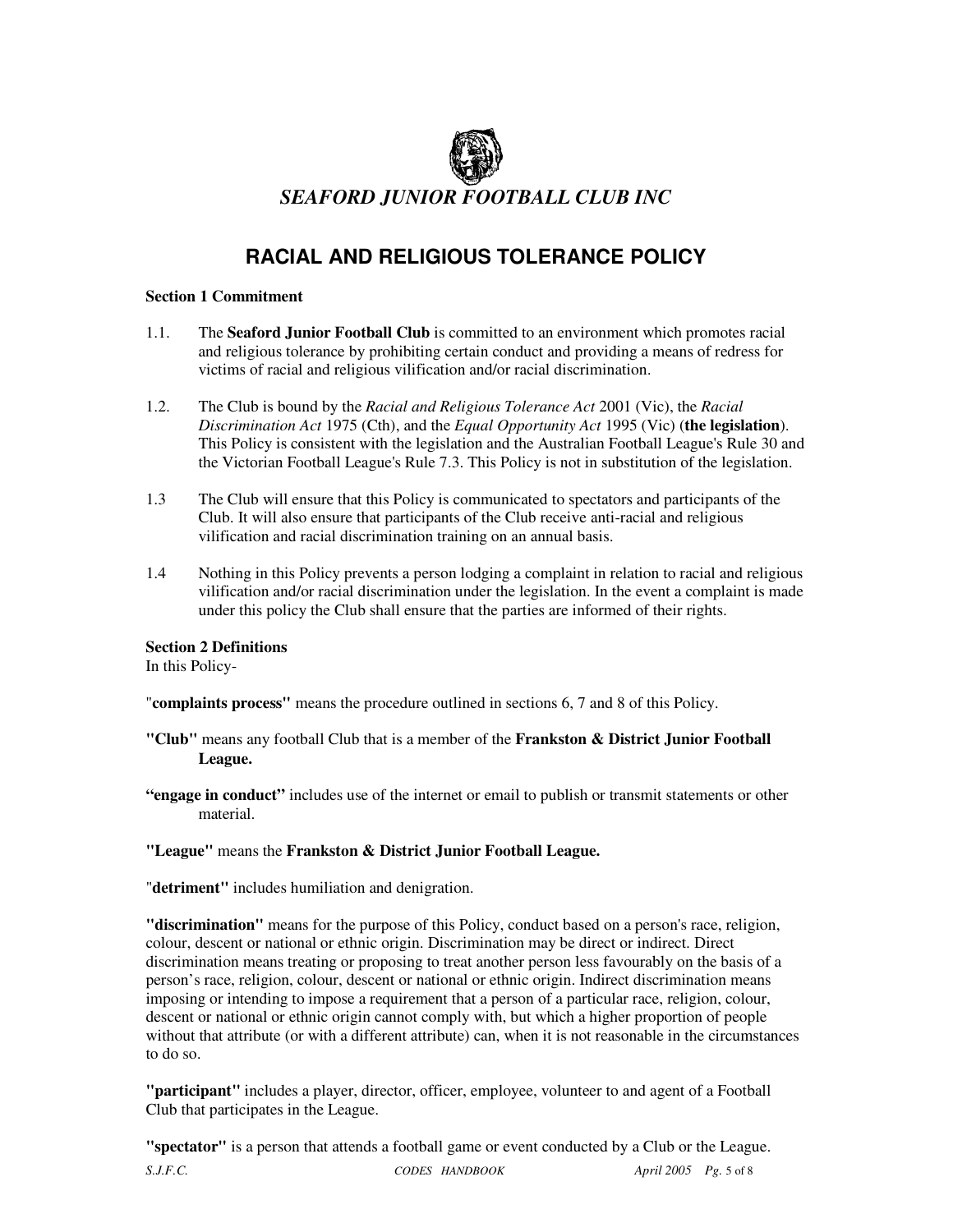#### **Section 3 Prohibited Conduct**

3.1 Racial and Religious Vilification

No person in his/her capacity as a spectator or participant in the League in the course of carrying out his/her duties or functions as or incidental to being a participant in the League shall engage in conduct that offends, humiliates, intimidates, contempts, ridicules, incites, threatens, disparages, vilifies or insults another person on the basis of that person's race, religion, colour, descent or national or ethnic origin.

3.2 Serious Racial and Religious Vilification

No person in his/her capacity as a spectator or participant in the Club in the course of carrying out his/her duties of functions as or incidental to being a participant in the Club shall intentionally engage in conduct that he/she knows Is likely to incite hatred against another person, or threaten physical harm or incite hatred in others to cause physical harm to a person or to a person's property because of that person's race, religion, colour, descent or national or ethnic origin.

- 3.3 Racial and Religious discrimination No person in his/her capacity as a spectator or participant in the Club in the course of carrying out his/her duties or functions as or incidental to being a participant in the Club shall engage in conduct that discriminates, directly or indirectly against another person on the basis of that person's race, religion, colour, descent or national or ethnic origin.
- 3.4 Victimisation
- 3.4.1 No person in his/her capacity as a spectator or participant in the Club in the course of carrying out his/her duties or functions as or incidental to being a participant in the Club shall victimise another person.
- 3.4.2 A person will victimise another person (the victim) if:
	- (a) the person subjects or threatens to subject the victim to any detriment because the victim (or a person associated with the victim) intends to or has lodged a complaint in contravention of this Policy; or
	- (b) the person assists, requests, induces, encourages or authorises another person to subject the victim to any detriment because the victim (or a person associated with the victim) intends to or has lodged a complaint in contravention of this Policy.

#### **Section 4 Authorised Persons**

- 4.1 The Club will appoint a Complaints Officer (**the Club's Complaints Officer**) to ensure that any breach of this Policy is responded to in an equitable and prompt manner.
- 4.2 The President of the Club (**the President)** is the senior decision-maker in the Club's Complaints Process. Therefore, should the President be absent for a significant period, he/she must nominate a person to act on his/her behalf should the process need to be enacted.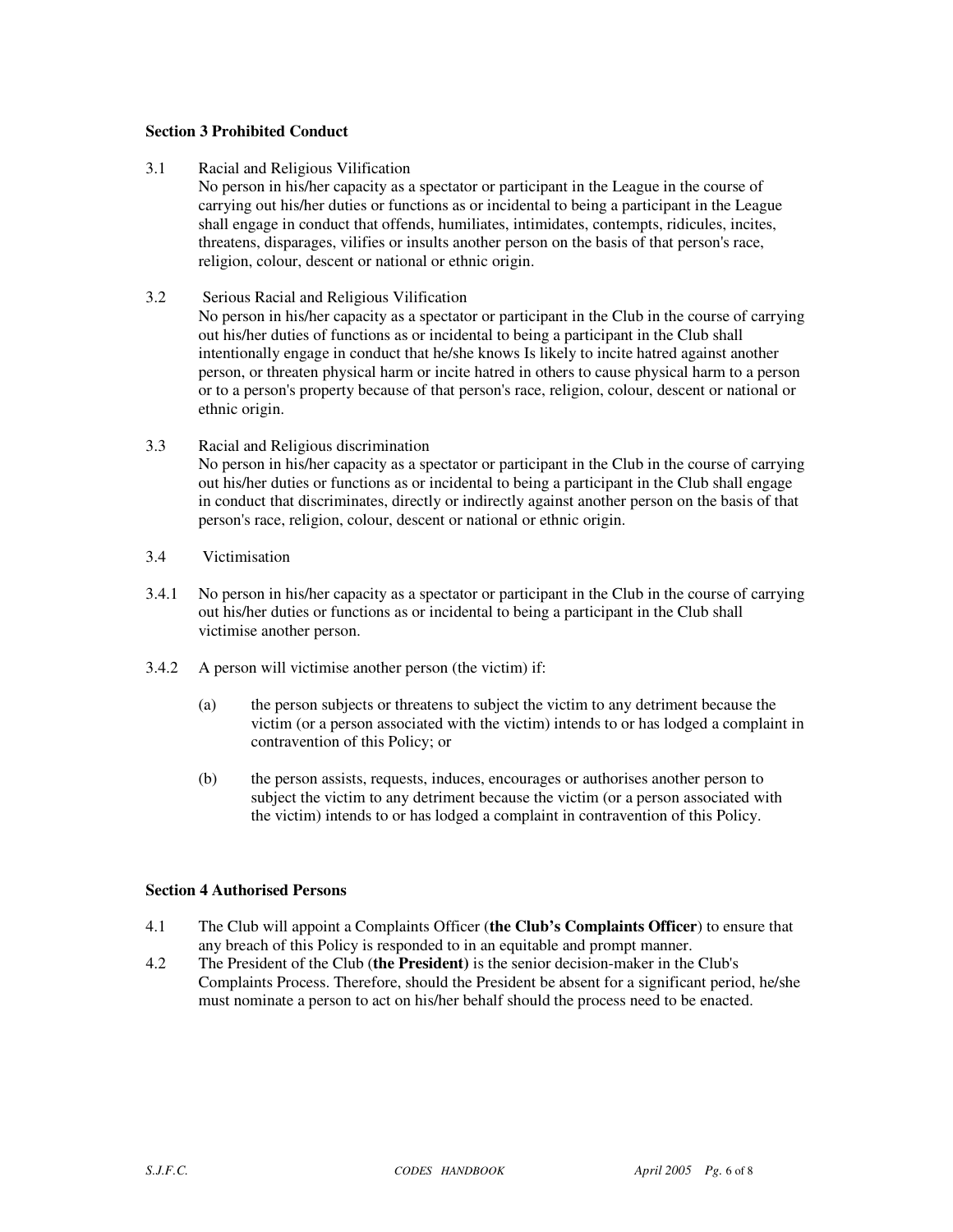#### **Section 5 Confidentiality and Records**

- 5.1 Confidentiality must be maintained throughout the complaints process. All parties to a complaint, the President (or Delegate), the Club's Complaints Officer, any witnesses and the Conciliator must all agree, in writing, to the maintenance of confidentiality. No person involved in the complaints process shall publicly comment on any aspect of the complaints process without the prior written agreement of all parties.
- 5.2 The Club shall ensure that any documents relating to a complaint shall remain confidential and be retained for 7 years from the date that the complaint is made.

#### **Section 6 Inter club Breach of the Policy**

In the event that it is alleged that a spectator or participant from another Club has contravened this Policy:

- 6.1 an Umpire, spectator or participant of the Club may by 5.00pm on the first working day following the day on which the contravention is alleged to have occurred, lodge a complaint in writing with Complaint's Officer of the Club;
- 6.2 the Complaint's Officer of the Club where the complaint was made shall, by 5.00pm on the next working day following the day that the complaint was lodged with the Club, lodge the complaint with the League's Complaints Officer;
- 6.3 the Club's Complaints Officer will take no further action once the complaint has been lodged with the League unless otherwise instructed by the League's Complaints Officer.

#### **Section 7 Intra Club Breach of the Policy**

In the event that it is alleged that a participant of the Club has contravened this Policy an umpire, spectator or participant may by 5.00pm on the first working day following the day on which the contravention is alleged to have occurred, lodge a complaint in writing with the Club's Complaints **Officer** 

#### **Section 8 Management of Intra Club Complaints**

The Club's Complaints Officer shall:

- 8.1 make every effort to ensure that:
	- 8.1.1 confidentiality is maintained at all times during the complaints process and that the outcome of the complaints process remains confidential;
	- 8.1.2 any breach of confidentiality is referred to the **Frankston & District Junior Football League's** Tribunal no later than 5pm on the next working day following the day that the breach was discovered;
- 8.2 inform the person alleged to have contravened the Policy (**the respondent**) of the complaint and provide the respondent with an opportunity to respond to it;
- 8.3 inform only the President of the Club or Nominee, that a Complaint has been received by the Complaints Officer;
- 8.4 obtain written statements from any witnesses identified by both parties to the complaint;
- 8.5 where available, obtain any other evidence;